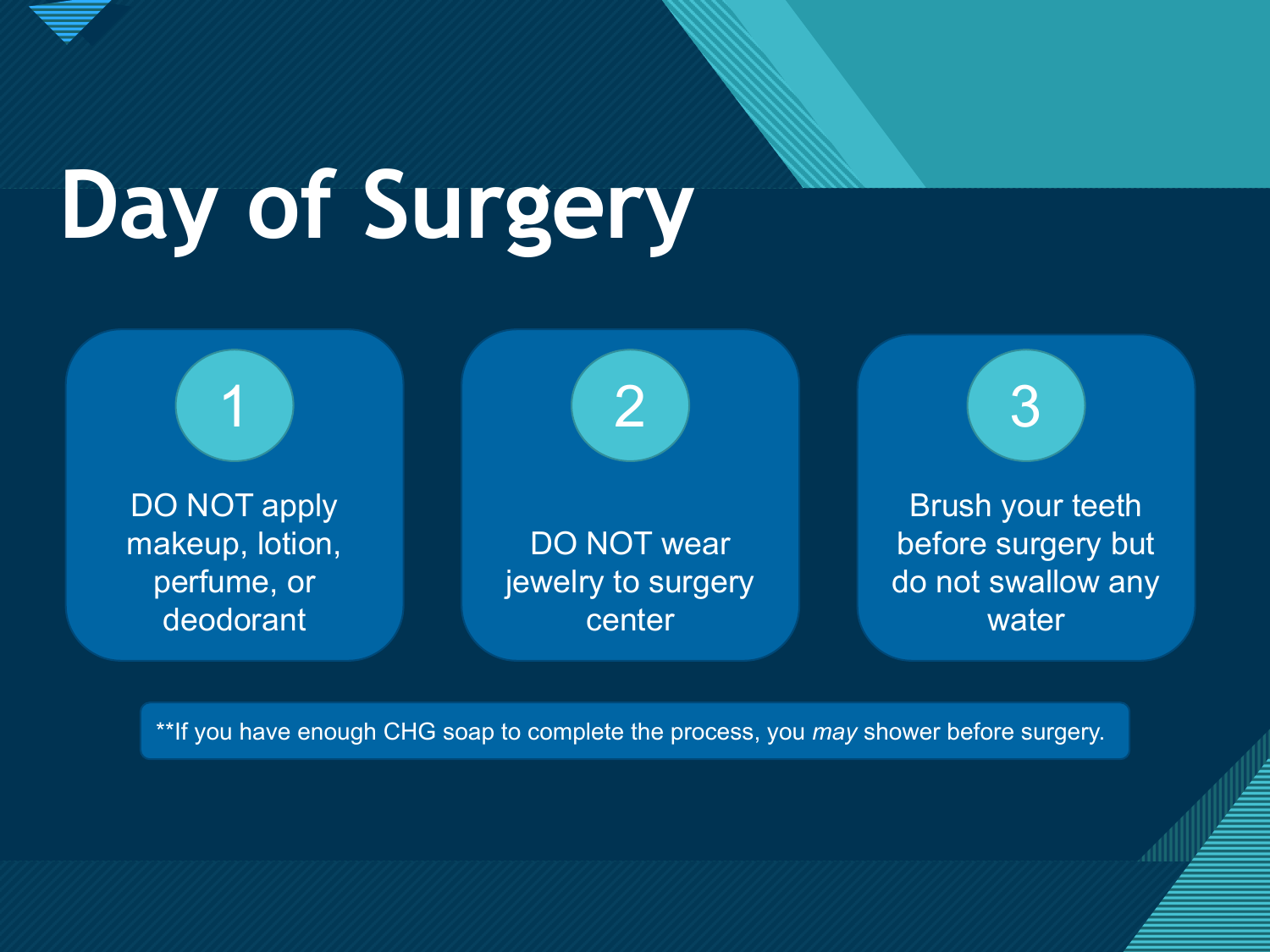### **What to bring with you to the surgery center**

2

**Photo ID and insurance cards** 

 Eyeglasses, hearing aids, dentures, and cases.

CPAP/BiPAP-mask and machine

– patients with sleep apnea

- Wear a clean set of loose-fitting clothing AND bring an extra set of bottoms
- Slip resistant shoes with backs (NO sandals, flip-flops, crocs, or open-backed shoes)
- Walker/Crutches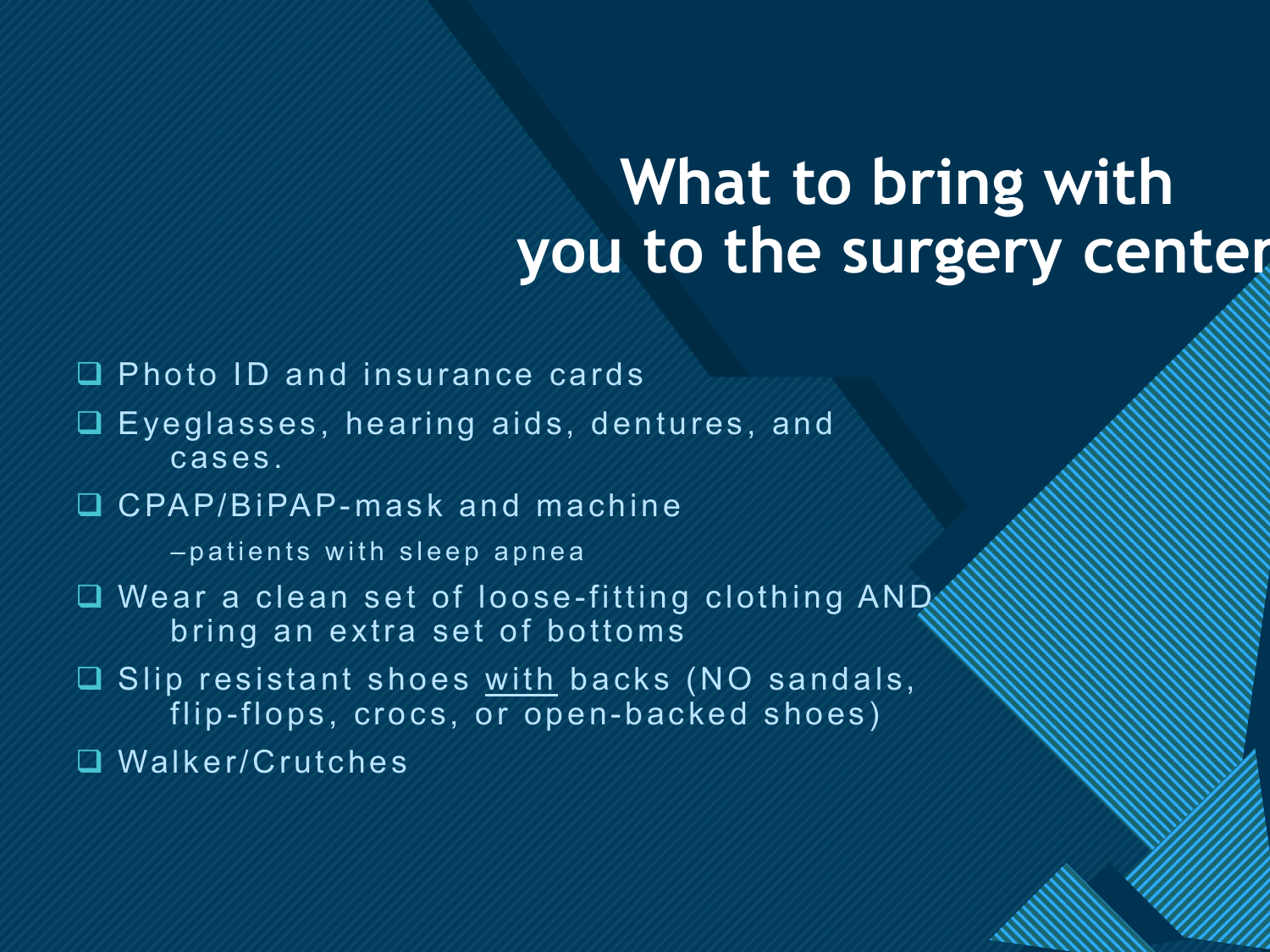

- $\triangleright$  Please arrive at the time given to you and proceed to the front desk.
- $\geq$  One of our Registered Nurses will bring you back and begin to prep you for surgery.



- Your surgeon will meet with you to verify your procedure and answer your questions.
- Your anesthesiologist will then meet with you and review your health record and pain plan.
- $\triangleright$  Knees will be moved to our "block" area if you have agreed to the procedure and then off to the Operating Room. Hips will go straight back to the Operating Room.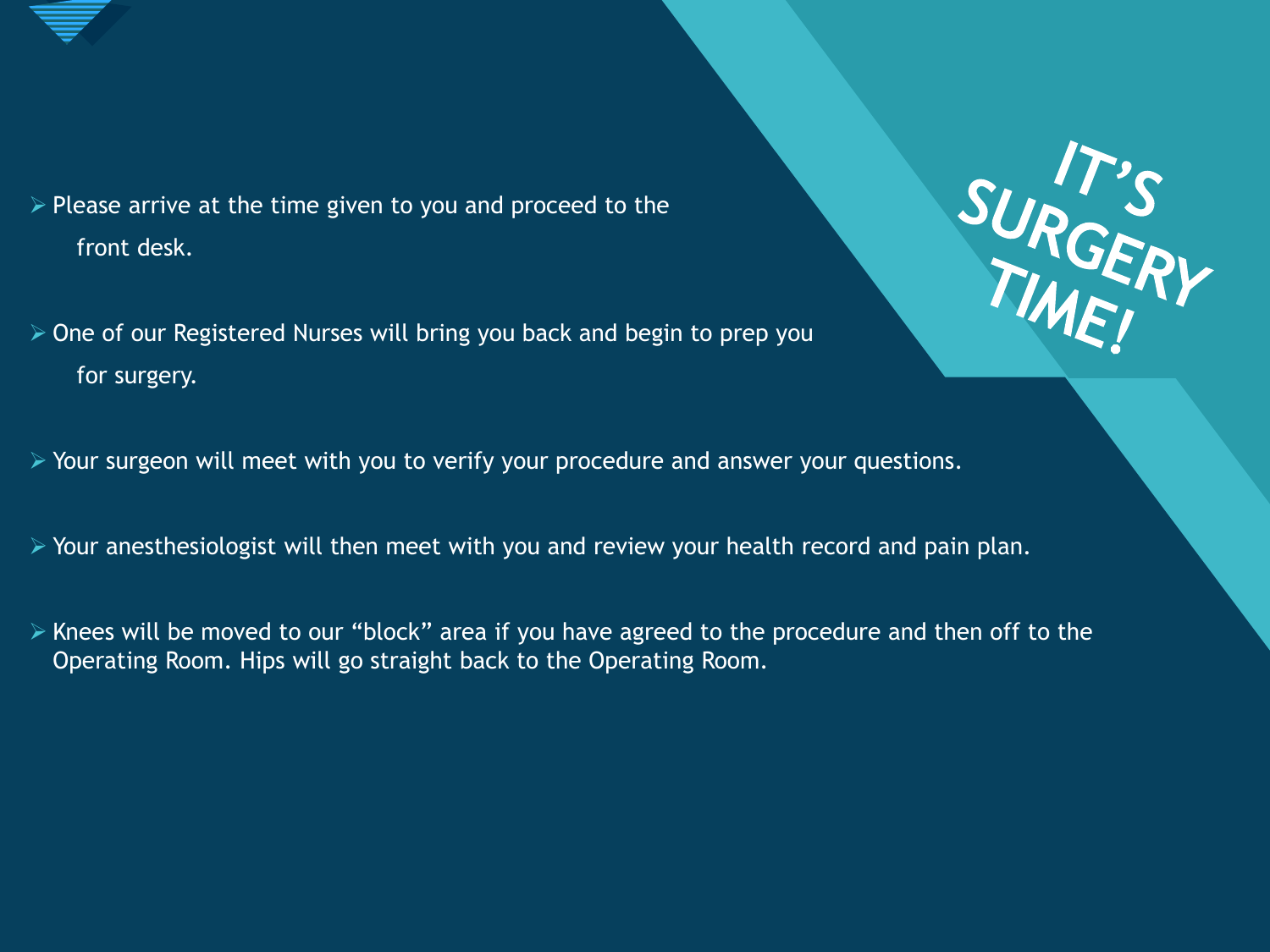

#### **Ultrasound Guided Regional Anesthesia (Nerve Blocks)**



Regional anesthesia (peripheral nerve blocks) is a common option for orthopedic surgery. It numbs only the area of the body that requires surgery. You remain awake and aware during the block procedure, but rarely does a patient remember the event. Some research has found that regional anesthesia can provide better pain control and lead to faster rehabilitation and fewer complications than general anesthesia.

4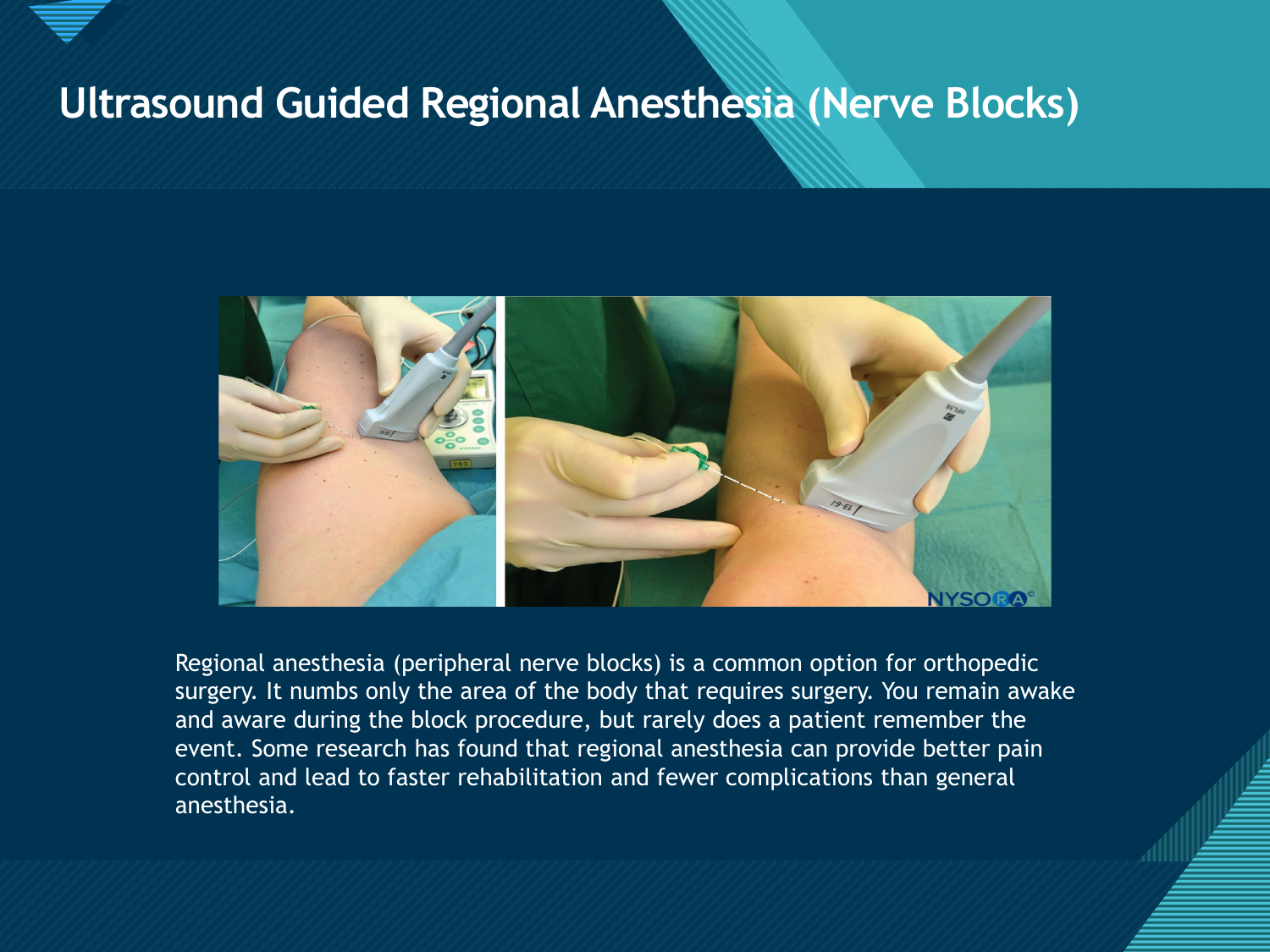

### **Spinal Anesthesia**



- 1. Pain medication
- 2. Numbing medication



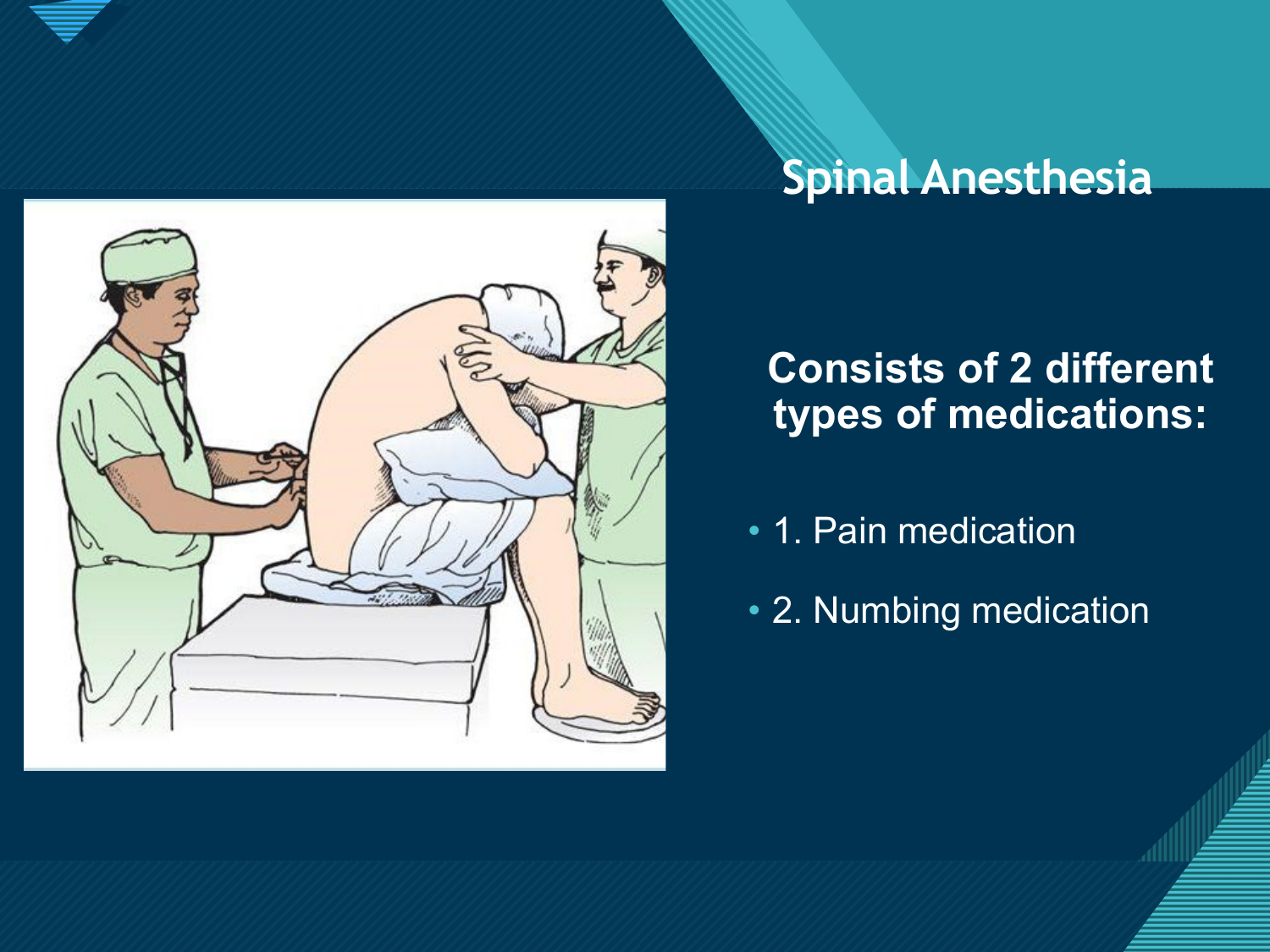# **Pain Control During Surgery**

- 1. Ultrasound guided regional anesthesia is a numbing and pain medication injected into the surrounding muscles of your joint replacement.
- 2. Fast acting spinal: one-time dose in your low back which puts your body to sleep from your waist/abdomen to your feet.
- 3. General anesthesia through your IV to put you to sleep during your surgery.

**Click to edit Master title style**

4. Local anesthesia is injected into your surgical area before the surgeon closes.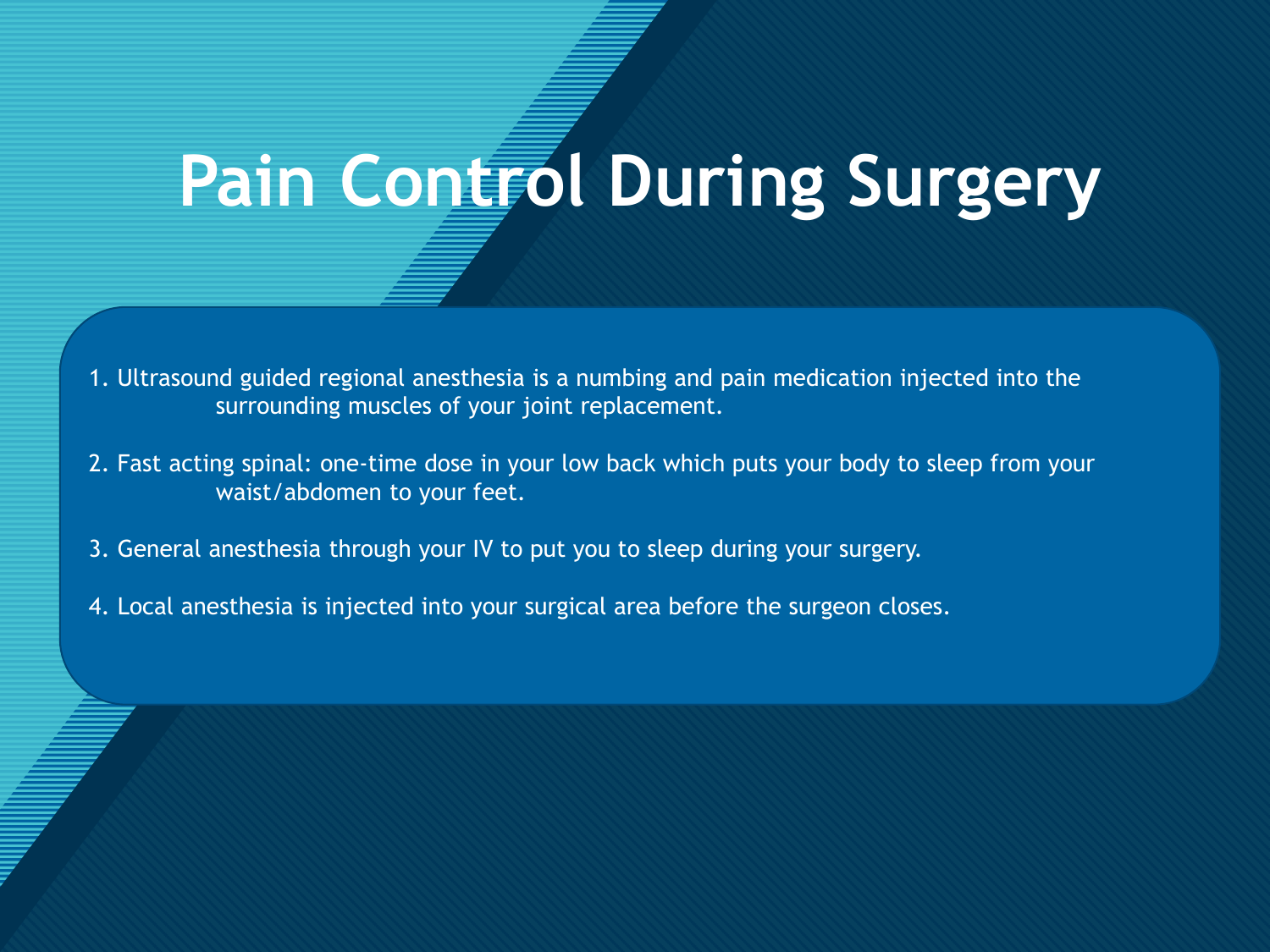### **Click to edit Mass Surgery Time**

- Surgery time can vary- generally 1-1.5 hours
- Incisions are closed with dissolvable stitches and skin glue or staples
- Covered with a dressing

#### \*\* Aquacel Dressing\*\*

- Waterproof
- Leave dressing in place until your follow-up appointment





7 7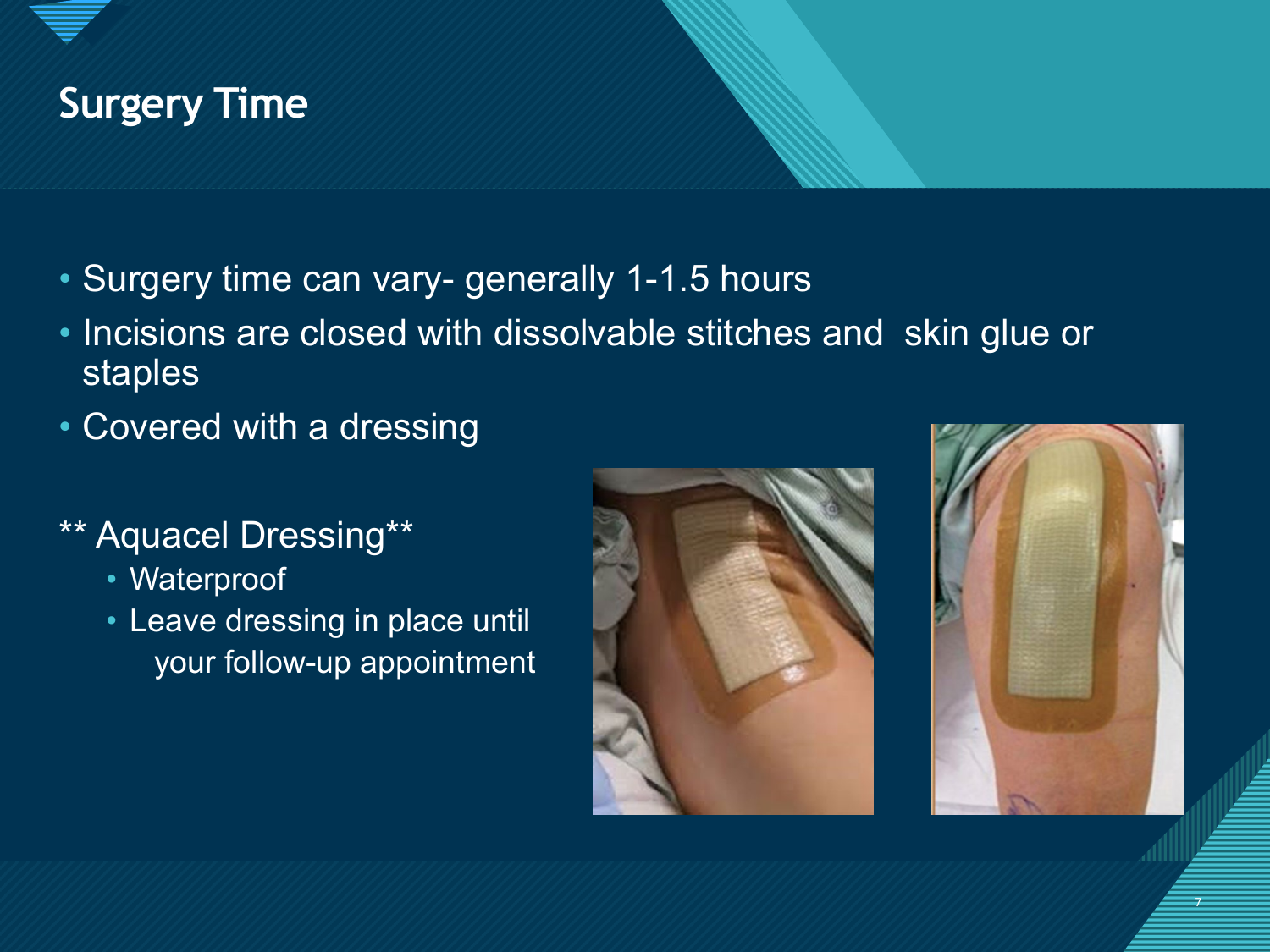### **PACU Experience**

- o **This is where you will wake up from surgery.**
- o **You will be taught to use your incentive spirometer.**
	- $\circ$  We encourage you to use this at least 5-10 times per hour (while you are awake)
- o **Your nurse will check your strength and sensation of your legs.**
- o **Bladder scan procedure**
- o **Post- op pain control will be started**
- o **Once able to squeeze glutes and lift buttocks off bed, you are ready to head to Post- O p**



8